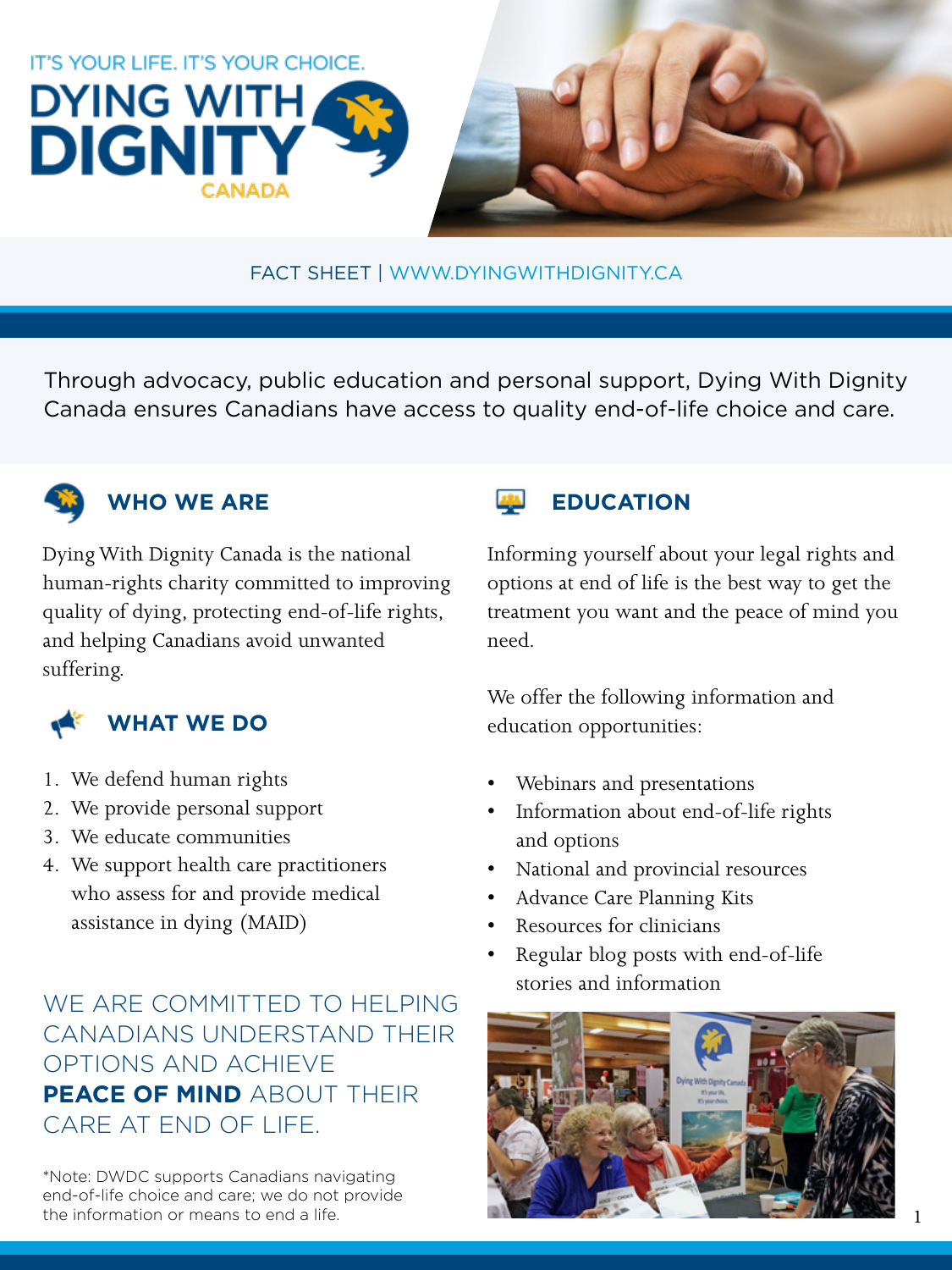

We advocate on behalf of the **85 per cent** of Canadians who support the right to choice at end of life.

Our advocacy work includes:

- Engaging decision-makers in creating fair end-of-life legislation
- Amplifying Canadians' voices through letter writing and advocacy campaigns
- Standing up for patients whose rights are being denied or ignored
- Identifying and helping to remove barriers to accessing MAID

## **SUPPORT**

Do you have questions about end-of-life rights or choice for yourself or a loved one? Our Support Team offers information on:

- End-of-life care
- End-of-life rights
- Navigating a request for medical assistance in dying (MAID)
- Independent witnessing for MAID
- Resources in your community

Our support team can be reached Mon – Fri 9:00 a.m. – 5:00 p.m. ET, **support@dyingwithdignity.ca** or call 1-800-495-6156, PRESS 1



## Advance Care Planning

Completing an Advance Care Plan gives you peace of mind and ensures the care you want is documented and clear. You have the right to make decisions about your own health care. But what if an accident or serious illness prevents you from communicating your wishes?

Complete one of our Advance Care Planning Kits to make your wishes known.

This step-by-step guide walks you through your options, helps you choose what is right for you and explains how to communicate your wishes to loved ones and health care providers.

Download an ACP Kit and a provincial/ territorial form for free on our website at [www.dyingwithdignity.ca](http://www.dyingwithdignity.ca).

# **VOLUNTEER**

Volunteers are the heart of DWDC. Without their efforts, we would never be able to achieve our goals. We need people who can:

- Advocate for end-of-life rights in their community
- Organize local events
- Facilitate educational workshops
- Support or start a DWDC Chapter in their community
- Become an Independent Witness for medical assistance in dying

Learn more about our volunteer opportunities at [www.dyingwithdignity.ca/volunteer.](http://www.dyingwithdignity.ca/volunteer)